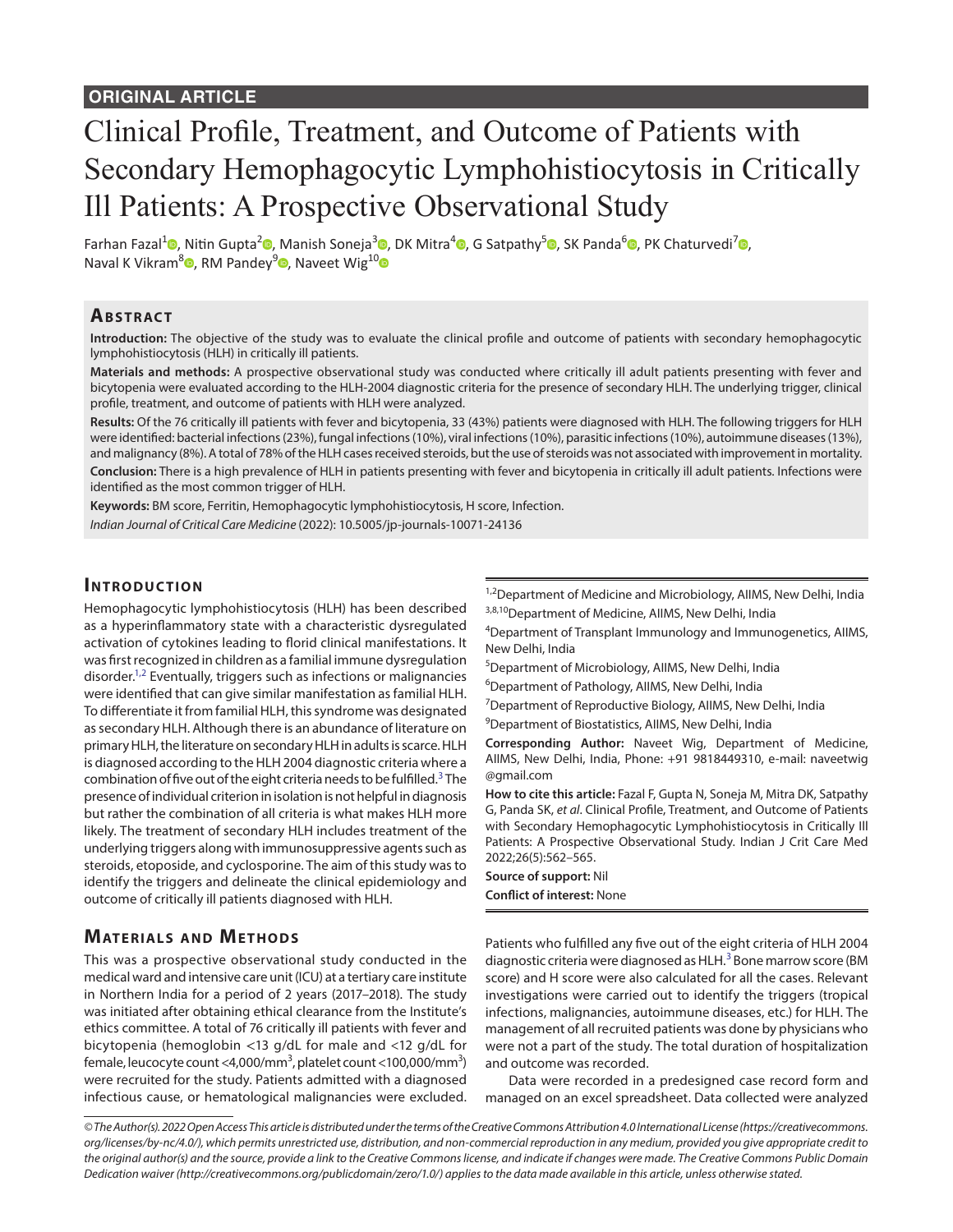by frequency (percentage), mean (SD), and median (interquartile range). A categorical variable was compared by Chi-square/Fisher exact test. A continuous variable was compared by independent *t*-test or Wilcoxon rank-sum test. Sensitivity and specificity of BM score and H score were calculated for the Indian population. A receiver operator characteristic (ROC) curve was generated to look for the cut-off ferritin value that can be used to identify HLH. Univariate analysis was carried out to find the predictors of mortality in patients with HLH. A *p*-value of <0.05 was considered statistically significant. Statistical analysis was done by STATA 14 software for Windows.

## **RESULTS**

Of the 76 critically ill patients with fever and bicytopenia, a total of 33 (43.4%) (95% CI, 32–54.8%) patients were diagnosed with HLH based on the HLH criteria. No significant difference in the baseline parameters of patients diagnosed with or without HLH was noted ([Table 1](#page-1-0)). The individual criteria of HLH-2004, BM score and H-score in the recruited patients have been tabulated in [Table 2.](#page-2-0) The sensitivity and specificity of BM score in diagnosing HLH in our study was 90.9 and 37.2%, respectively. In comparison to the BM score, H score had a better specificity (81.8%) than sensitivity (55.8%). On ROC analysis, a ferritin value of >2,000 ng/mL had a sensitivity and specificity of only 63.4 and 47.6%, respectively, in diagnosing HLH. The area under the curve was 0.6053.

Of the 33 patients with HLH, triggers for HLH could be identified in only 23 patients. Of these 23 patients, six patients had more than one triggers. The following etiologies were identified as triggers: infections ( $n = 21$ ), autoimmune ( $n = 5$ ), and malignancy (*n* = 3) ([Table 3](#page-2-1)). Use of steroids was seen in 23/33 patients out of which 18 received steroids in dosage according to the HLH 2004 protocol ([Table 3\)](#page-2-1). Etoposide  $(n = 3)$ , cyclosporine  $(n = 1)$ , and intravenous immunoglobulin ( $n = 2$ ) were used sparingly with steroids. A total of 13 patients with HLH succumbed to the illness. No significant predictors of mortality could be identified ([Table 4\)](#page-2-2). Use of steroids was not associated with improvement in rates of mortality ([Table 4\)](#page-2-2). There was no statistical difference between the patients identified as HLH and those without HLH in terms of mortality (41.8 vs 39.3%,  $p = 0.82$ ) and mean duration of hospital stay (18 vs 17 days,  $p = 0.43$ ).

## **Dis c u s sio n**

To the best of our knowledge, this is the first prospective study of HLH from India. The study identified the frequency of patients diagnosed with HLH (as per HLH 2004 criteria) among patients presenting to medical wards/ICUs with fever and bicytopenia as 43.4%. Fever and bicytopenia were taken as the inclusion criteria to identify as many patients with HLH that was possible with limited resources. Since ours is an apex care center that receives referrals from secondary and tertiary care hospitals, most of the patients

<span id="page-1-0"></span>**Table 1:** Baseline clinical and laboratory parameters of recruited patients

|                                                                   | <b>HLH</b>             | Not HLH                |         |
|-------------------------------------------------------------------|------------------------|------------------------|---------|
| Clinical parameters                                               | $n = 33$               | $n = 43$               | p value |
| Gender distribution                                               | Male: 19 (58%)         | Male: 17 (39.5%)       | 0.118   |
| Age <sup>*</sup>                                                  | $31 \pm 14$            | $32.4 \pm 14.3$        | 0.642   |
| Sequential organ failure<br>assessment score#                     | $5(3-6)$               | $6(3-9.25)$            | 0.142   |
| Jaundice                                                          | 11 (33.3%)             | 13 (30.2%)             | 0.77    |
| Loss of weight                                                    | 17 (51.5%)             | 16 (38.1%)             | 0.24    |
| <b>Breathlessness</b>                                             | 22 (66.6%)             | 32 (76.1%)             | 0.36    |
| Altered sensorium                                                 | $9(27.2\%)$            | 12 (27.9%)             | 0.95    |
| Rash                                                              | 3(9%)                  | $6(14.2\%)$            | 0.72    |
| Hepatomegaly                                                      | 21 (63.6%)             | 18 (41.8%)             | 0.06    |
| Lymphadenopathy                                                   | $5(15.1\%)$            | $7(16.2\%)$            | 0.89    |
| Shock                                                             | 10 (30.3%)             | 21 (48.8%)             | 0.10    |
| Hemoglobin (g/dL)*                                                | $7.07 \pm 1.99$        | $7.53 \pm 1.96$        | 0.31    |
| Total leucocyte count (cells/mm <sup>3</sup> ) <sup>#</sup>       | 3,500 (1,850-7,600)    | 3,800 (2,400-14,600)   | 0.24    |
| Platelet count (cells/mm <sup>3</sup> ) <sup>#</sup>              | 42,000 (23,000-71,500) | 40,000 (17,000-70,000) | 0.54    |
| Erythrocyte sedimentation rate <sup>®</sup>                       | $52.53 \pm 17.7$       | $57.15 \pm 15.3$       | 0.28    |
| Serum creatinine (mg/dL) <sup>*</sup>                             | $1.17 \pm 1.30$        | $138.6 \pm 7.0$        | 0.26    |
| Aspartate transaminase (U/L) <sup>#</sup>                         | 88 (52-163.5)          | $3.91 \pm 0.72$        | 0.47    |
| Alanine transaminase (U/L) <sup>#</sup>                           | $60(21-99)$            | $37(17-59)$            | 0.67    |
| Prothrombin time (international normalized<br>ratio) <sup>*</sup> | $1.38 \pm 0.26$        | $1.96 \pm 0.40$        | 0.09    |
| Total cholesterol (mg/dL)*                                        | $114.09 \pm 53.93$     | $97.87 \pm 32.90$      | 0.12    |
| Ferritin $(mg/dL)^*$                                              | 2,000 (1,391-5,959)    | 2000 (623.5-3536.75)   | 0.11    |
| Lactate dehydrogenase (U/L) <sup>#</sup>                          | 717 (495-1,177)        | 636 (304-1,073)        | 0.27    |
| Fibrinogen (mg/dL)*                                               | $321.6 \pm 162.7$      | $336.7 \pm 133.8$      | 0.68    |
| Triglyceride (mg/dL)*                                             | $321.9 \pm 140.3$      | $253.1 \pm 162.5$      | 0.46    |

 $\,$  Mean is expressed as Mean  $\pm$  Standard deviation and  $^{\#}$ Median is expressed with interquartile range in brackets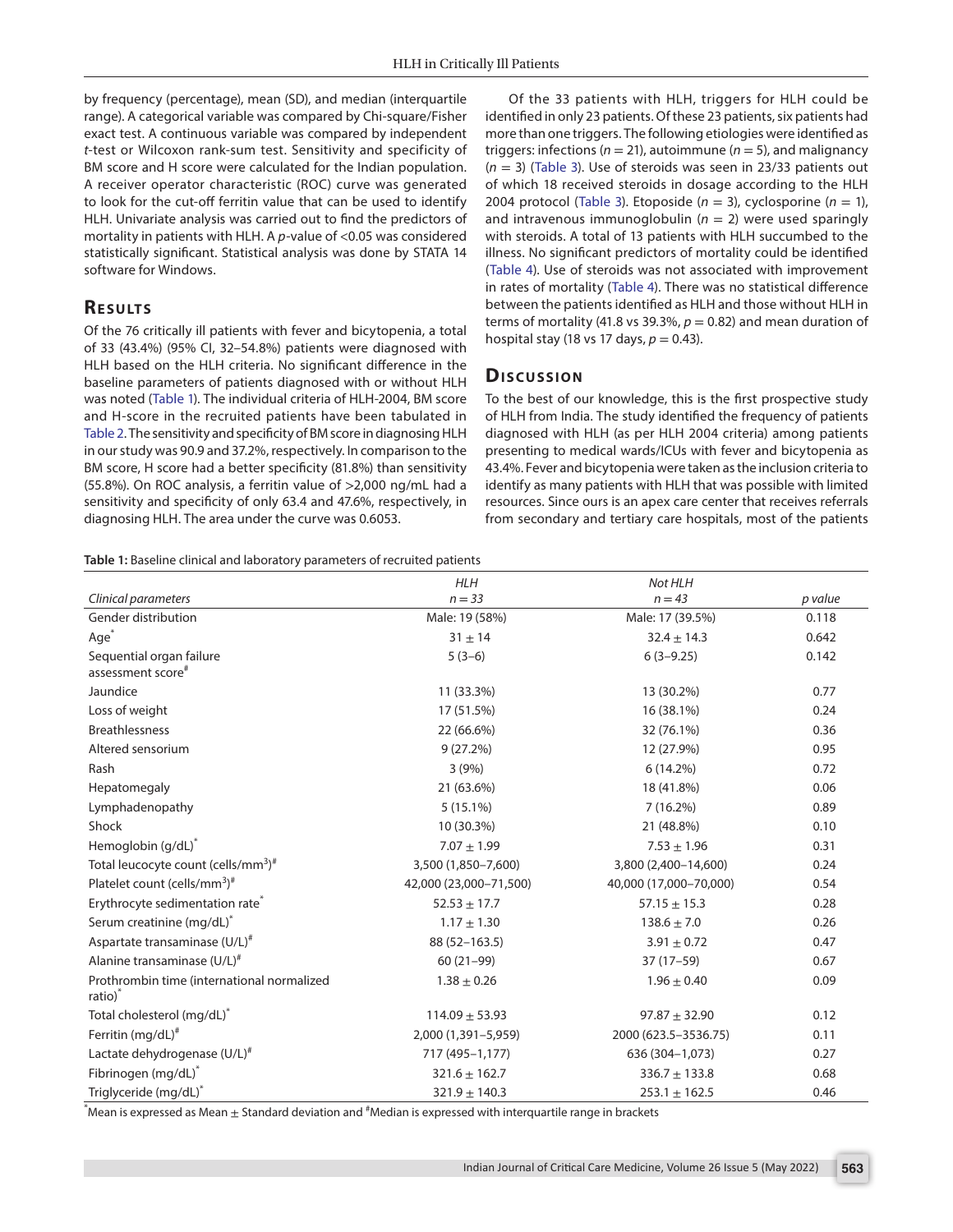|                                   | <b>HLH</b>   | Not HLH      |
|-----------------------------------|--------------|--------------|
| Parameters                        | $n = 33(%)$  | $n = 43 (%)$ |
| Fever                             | 33 (100%)    | 40 (93.0)    |
| Bicytopenia                       | 33 (100%)    | 36 (83.7)    |
| Splenomegaly                      | 28 (84.8)    | 20 (46.5)    |
| Hyperferritinemia (>500 mg/dL)    | 32 (96.9)    | 34 (79.0)    |
| Hypertriglyceridemia (>265 mg/dL) | 26(78.7)     | 16(37.2)     |
| Hypofibrinogenemia (<150 mg/dL)   | 5(15.1)      | 2(4.6)       |
| Hemophagocytosis ( $n = 45$ )     | 14/25 (56.0) | 3/20(15.0)   |
| Low NK cell activity ( $n = 62$ ) | 12/22 (54.5) | 2/40(5.0)    |
| BM score $(≥10)$                  | 30           | 27           |
| BM score $(<10)$                  | 3            | 16           |
| H score $(<169)$                  | 6            | 24           |
| H score $(≥169)$                  | 27           | 19           |

<span id="page-2-0"></span>**Table 2:** Individual criteria of HLH, BM score, and H score in patients with HLH

<span id="page-2-1"></span>**Table 3:** Triggers of secondary HLH identified in the study

| Infections             | Bacterial ( $n = 9$ ) | Enteric fever (4)                          |  |  |
|------------------------|-----------------------|--------------------------------------------|--|--|
| $(n = 21)$             |                       | Endocarditis (1)                           |  |  |
|                        |                       | Tuberculosis (3)                           |  |  |
|                        |                       | Scrub typhus (1)                           |  |  |
|                        | Fungal $(n = 4)$      | Aspergillosis (3)                          |  |  |
|                        |                       | Mucormycosis (1)                           |  |  |
|                        | Viral $(n=4)$         | Herpes encephalitis (2)                    |  |  |
|                        |                       | Dengue (1)                                 |  |  |
|                        |                       | HIV(1)                                     |  |  |
|                        | Parasites ( $n = 4$ ) | Malaria (2)                                |  |  |
|                        |                       | Leishmania (2)                             |  |  |
| Malignancy ( $n = 3$ ) |                       | Lymphoma (3)                               |  |  |
| Autoimmune ( $n = 5$ ) |                       | Systemic lupus<br>erythematosus (3)        |  |  |
|                        |                       | Thrombotic thrombocytopenic<br>purpura (1) |  |  |
|                        |                       | Sjogren syndrome (1)                       |  |  |
| Unknown $(n = 10)$     |                       |                                            |  |  |
|                        |                       |                                            |  |  |

were critically ill at the time of presentation. This explains the higher prevalence of HLH in our study.

A total of five or more criteria were met in 33 patients. Splenomegaly was seen in 94% of the patients. The mechanism of splenomegaly in HLH involves lymphocytic and histiocytic infiltration. Besides, splenomegaly can also be a part of the underlying diseases such as lymphoma or other infections. Ferritin, which is secreted by activated macrophages, is an established marker for HLH activity.<sup>[4](#page-3-10)</sup> The HLH-2004 criterion of 500 ng/mL has shown to have a sensitivity of 84% in patients with the familial disease. In some studies, higher ferritin values varying from 3,000 or 30,000 were considered in an attempt to improve the probability of accurately diagnosing  $HLH<sup>5</sup>$  $HLH<sup>5</sup>$  $HLH<sup>5</sup>$  In our study, ferritin levels were not helpful to discriminate HLH patients from those without HLH with an area under ROC curve  $= 0.6053$ .

#### <span id="page-2-2"></span>**Table 4:** Predictors for mortality in patients with HLH

|                                   | Death       | No death    |         |
|-----------------------------------|-------------|-------------|---------|
| Characteristics                   | $n = 13(%)$ | $n = 20(%)$ | p value |
| Fever                             | 13 (100)    | 19 (95.0)   | 0.99    |
| Bicytopenia                       | 13 (100)    | 18 (90.0)   | 0.50    |
| Hyperferritinemia                 | 13 (100)    | 19 (95.0)   | 0.99    |
| Splenomegaly                      | 12 (92.3)   | 16(80.0)    | 0.62    |
| Fibrinogen                        | 2(15.3)     | 3(15.0)     | 0.99    |
| Hypertriglyceridemia              | 9(69.2)     | 17 (85.0)   | 0.39    |
| BM hemophagocytosis ( $n = 25$ )  | 5 (45.4)    | 9(64.2)     | 0.34    |
| Low NK cell activity ( $n = 22$ ) | 5(55.5)     | 7(53.8)     | 0.99    |
| Steroids given                    | 9(69.2)     | 14 (70.0)   | 0.99    |
| Steroids given in HLH 2004        | 6(46.1)     | 12(60.0)    | 0.43    |
| dosage                            |             |             |         |
| Mechanical ventilation            | 5(38.4)     | 3(15.0)     | 0.21    |
| Shock                             | 6(46.1)     | 4(20.0)     | 0.13    |
| <b>Dialysis</b>                   | 1(7.6)      | 2(10.0)     | 0.99    |
| Unknown diagnosis                 | 6(46.1)     | 4(20.0)     | 0.10    |
| BM score $>10$                    | 12 (92.3)   | 18 (90.0)   | 0.99    |
| H score $>169$                    | 10 (76.9)   | 17 (85.0)   | 0.65    |

A total of 78.7% of patients had hypertriglyceridemia, which is explained by an increase in TNF alpha, which inhibits lipoprotein lipase. Hemophagocytosis in bone marrow was seen in 56% of the patients with HLH. It is pertinent to note that presence of hemophagocytosis is not enough to make a diagnosis of HLH as it can be seen in other conditions like influenza, leishmaniasis, malaria, and active rheumatologic disorders.<sup>[6](#page-3-3)</sup> In a study by Goel et al., hemophagocytosis had a sensitivity and specificity of 83 and 60% to eventually diagnose HLH. This specificity can be increased to 100% by the introduction of a numerical cut-off to the number of hemophagocytosis seen in the sample.<sup>[7](#page-3-4)</sup> In our study, only 15% of HLH patients had hypofibrinogenemia, which is less compared to a Chinese study which reported 69.4% of its adult HLH patients having hypofibrinogenemia.<sup>[8](#page-3-5)</sup> Decreased fibrinogen value is due to secretion of high levels of plasminogen activator by macrophages leading to increased concentrations of plasmin, which in turn cleaves fibrinogen. Low NK cell activity in our study was seen in 54% of the patients with HLH. Due to unavailability of NK cell activity testing in every center, diagnosis may get delayed. But treatment should not be delayed awaiting NK cell activity as immunosuppressive therapy does not impair the assay performance of CD107a.<sup>9</sup> It should be noted that the criterion is the impaired activity of each of the NK cells, not the low number of the normal NK cells.<sup>10</sup>

Infectious triggers were more common in our cohort. In our study, 53% of individuals were found to have one or the other infection. Similar to other published studies, tropical infections like malaria, tuberculosis, enteric fever, rickettsial diseases, dengue, and leishmaniasis were found to be common triggers.<sup>11</sup> A large proportion of the study population (26%) patients remained undiagnosed, despite being thoroughly investigated.

There was a mortality of 39.3% in patients with HLH, which was similar to another study by Gualdoni et al.<sup>12</sup> The management of HLH requires collaboration among intensivists, haematologists, infectious disease specialists, and pathologists.<sup>11</sup> The mainstay of successful management of secondary HLH is the treatment of the